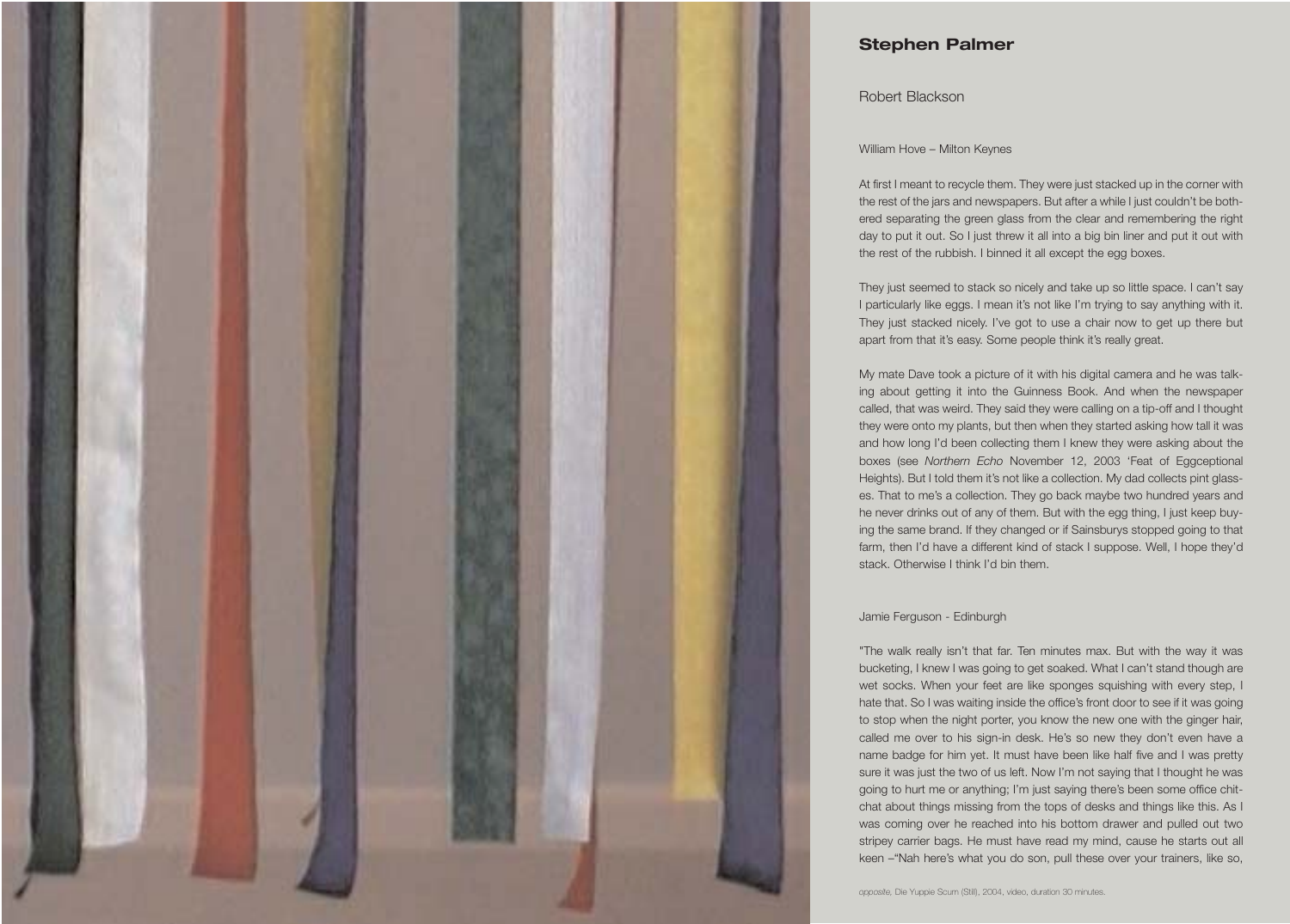





left, Bag Man, 2002, inkjet print, 150 x 100 cm.<br>*above left,* All the Eggs I've Bought in Newcastle, 1998 ongoing, egg boxes.<br>*above right*, Bag Series, 2002, screen print on emulsified paper, 30 x 42 cm.<br>*below right,* S